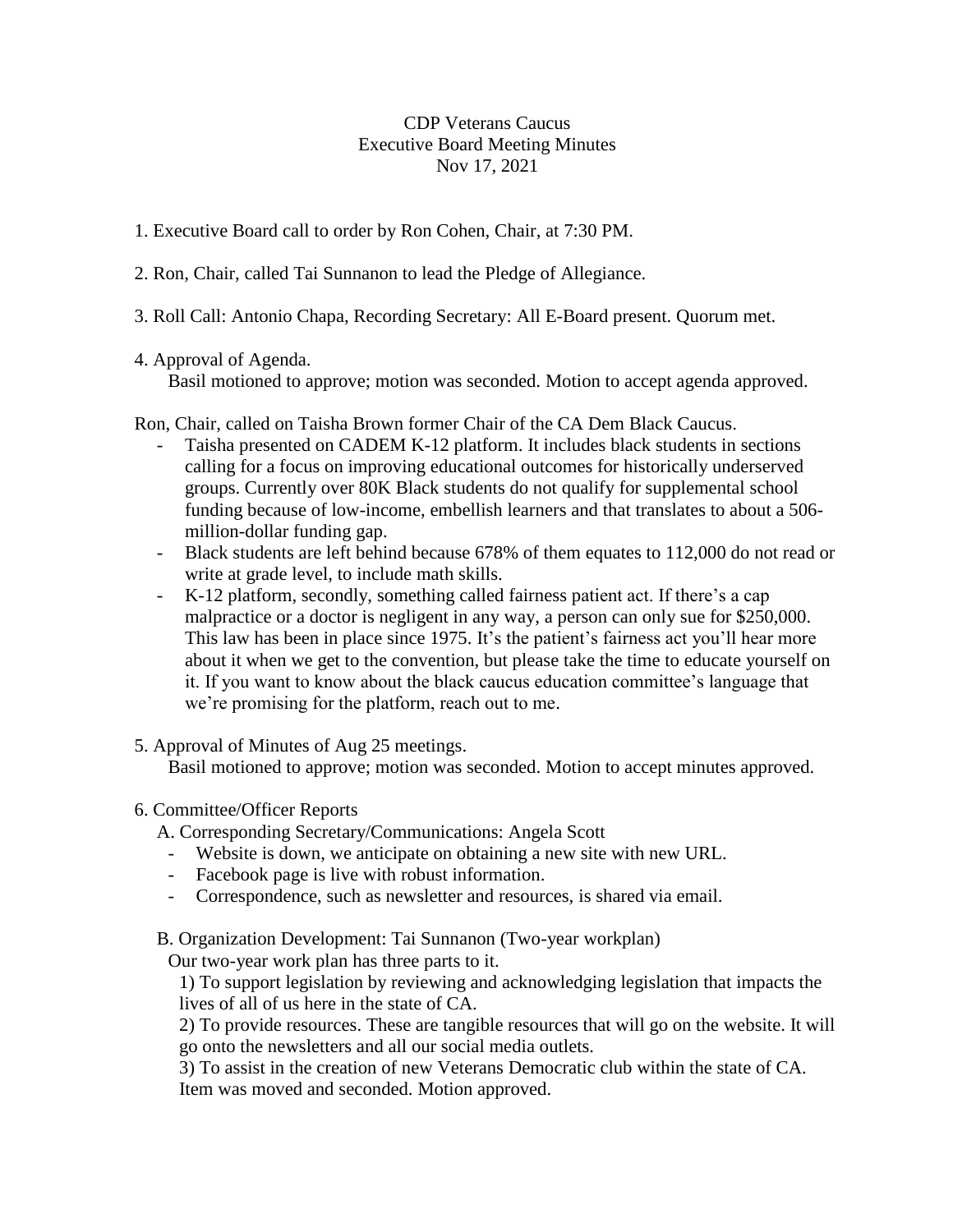## C. Policy & Legislation: Diana Love

The resolution is entitled Help Keep Disabled Veterans in their Homes. It is relative to property tax exemption and the purpose is to keep all Veterans from falling into homelessness because of high cost of living including property tax bills and rent burdens.

# D. Treasurer: Lizet Angulo

- Ending Balance is \$9,450.55. Current we have 200 members.
- August bill was \$500.00. Bill for this meeting is also \$500.00

# 7. Main Program: Cherelle Jackson, Chair for Veterans Caucus Programs.

Resources near San Francisco: The Housing Clinic, The Swords, Help USA Foundation, Sanctuary Center, and Mercy Housing. Oakland: Veterans Housing Facility and Arc of Refuge. Los Angeles: PATH, Volunteers for LA. Oceanside: Village of Sand. Sacramento: Carter homeless Veterans, Nation's Finest, Housing Alliance, Rows Homes Project, and Mercy Housing. San Diego: Veterans Village of San Diego, Community Service, Towns People, PATH, Alpha Project for the Homeless and Sister Field, Veterans Independent Project. San Marcos: Wounded Warriors.

## A. Keynote Speakers Introduction: Speaker – Malia Cohen

Malia: I was talking about the Veterans exemption who own a limited amount of property and disabled Veteran's exemption, okay. The Board of Equalization also administers the non-profit exemption non-profit Veteran organizations. I am a daughter of a Veteran. I recently partnered with Diana Love to bring a resolution she and I wrote together to keep disabled Veterans in their homes. It passed unanimously several weeks ago. I'll read you some of the language of this residence illumination, again, is to keep disabled Veterans in their homes.

It is an inflation \$100,000.00 or qualified applicants with income over \$52,000.0 which reduces the property tax reliability for qualified service members rated 100% disabled or compensated at 100% rate due to unemployment due to a service-connected disease. Disabled Veterans are a disadvantaged group falling into homelessness as a result of highcost living, high property tax bills, rental burdens, this makes up a disproportionate share of - home state of CA. 31% of all the homeless Vet flattens United States live in CA. Raising the disabled Veterans limit and changing the qualified disability levels including Veterans that are disabled at the less than 100% level, could prevent more Veterans from becoming homeless and giving disabled Veterans increased opportunities to remain in dignified housing. Therefore, be it resolved that the Los Angeles Democratic Party supports increasing the threshold for the definition of low-income and increase levels of the property text levels itself will. This is in consideration of additional disabilities below the 100% level for causing qualification and importantly inclusion of trental tax credit to assist disabled Veterans who have been injured in service to this county. That's the resolution that was passed that is now heading to the governance offices of Toni Atkins and Anthony Rendon.

Cherelle: Thank you Malia. How are you planning to support Veterans experiencing homelessness?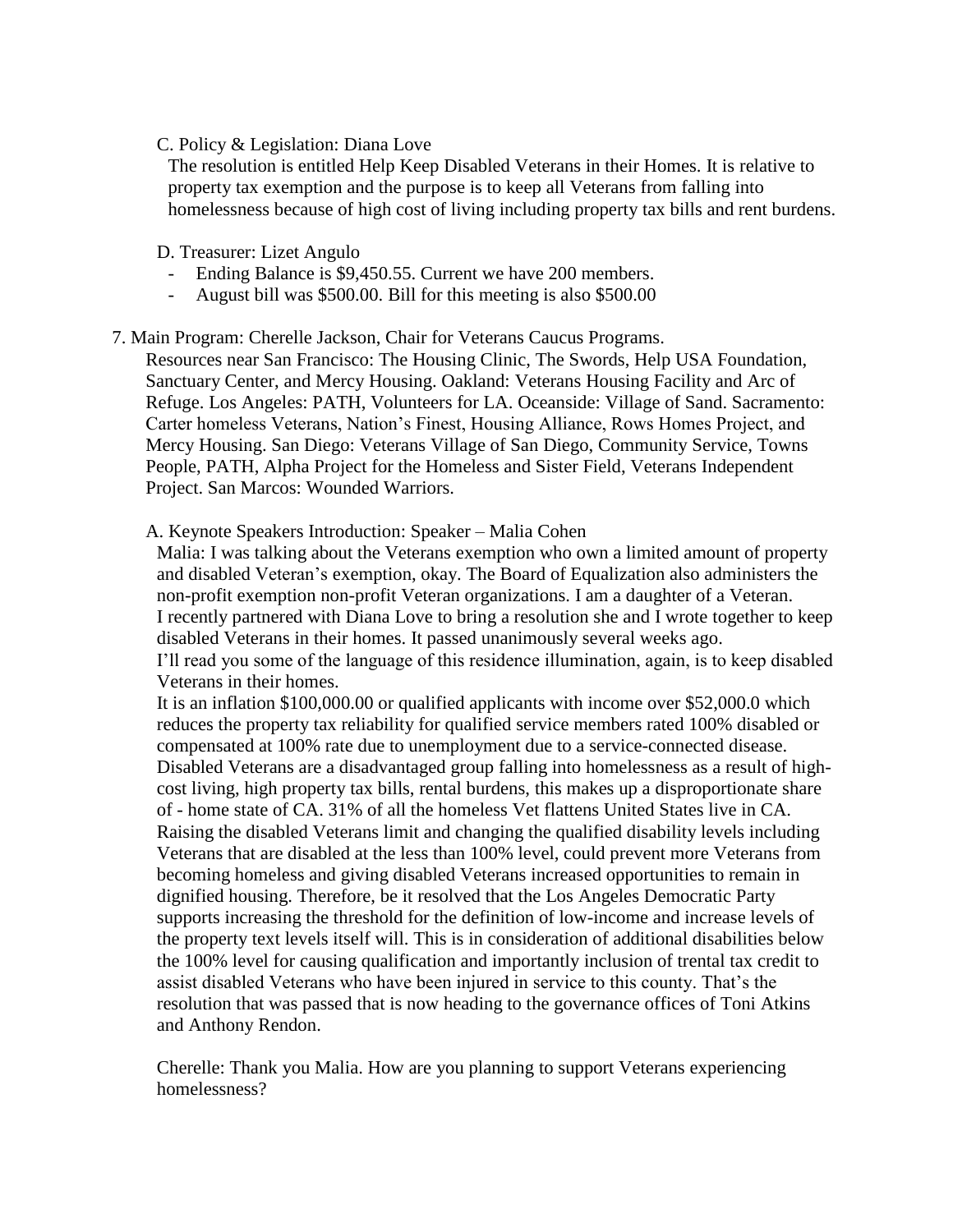M: My approach to address Veteran homelessness is to volunteer, through church, collecting resources such as clean socks and other much needed basic items. As a former San Francisco Supervisor, we allocated funds to homeless programs with wrap around services. Assist with housing, prevention, and address recidivism. Lastly, I want to ensure Veterans families have access to resources.

B. Candidate slots – 2 minutes each.

Cherelle: Each Candidate will have two minutes to speak.

- David Campos, Candidate for State Assembly District 17. Medicare for all, make college free for all Californians, wants to address inequities, and education. A special election, for this office, is slated for Feb 15, 2022.
- David Dodson, Candidate for Board of Equalization District 4. Employed at Board of Equalization for 30 years – property tax assessment program. Stay to democratic values, protect property rights, housing, and homelessness.
- Ruth Luevanos, Congressional District 25, teacher of special needs children, stop deporting Veterans who served honor, build another hospital in the antelope valley, access to day care for veteran families, health care, advocate for housing for homeless Veterans.
- Quaye Quartey, Congressional District 25, Veteran Navy, streamline, spearhead minority Veteran task force, advocate for VA facility in the antelope valley.
- Caroline Menjivar, State Senate District 20, Veteran Marine, Queer woman of color, worked for LA City Mayor, Veteran Mental Health, address Veteran suicide and benefits claims.
- Jennifer Esteen, Assembly District 20, registered nurse psych, VP SEIU 1021, no nurses currently in State legislator, stop drilling for oil/fracking, homelessness, need affordable housing, clean water, air, and safe housing.
- Joseph Rocha, Veteran Marine, prosecutor, State Senate District 40, get families back on their feet, honor service to our Veterans, Rocha for congress.com
- Rick Chavez Zbur, Assembly District 51, son of a Korean Veteran, climate change, environmental justice issues, disabilities, housing, homelessness, advocate for LGBTQ Veterans to get resources and care.
- Derek Marshall, Congress District 8, Grandfathers Veterans, homelessness,
- Marisa Wood, Congress District 23, Teacher, focus on housing, healthcare, and dignified wages for Veterans.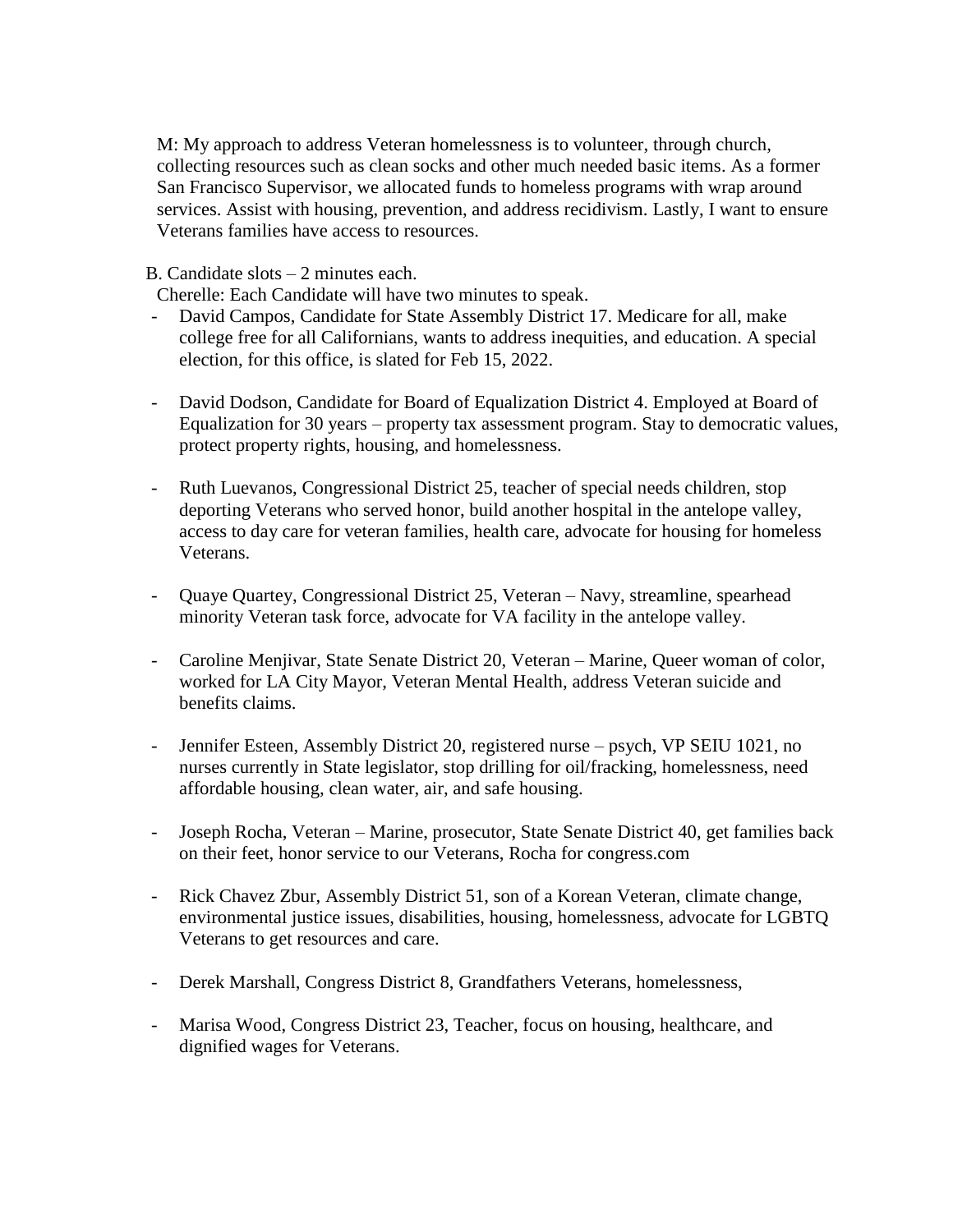- Reina Carrillo, Candidate for Mayor of Inglewood, gang interventionist, wife of Veteran.
- Tara Beasley-Stansberry, City Council Vallejo-District 5, LGBTQ woman. Advisory board member for a Veterans Resource Program, Veteran homelessness
- Mia Livas Porter, Assembly District 52, LA Central Committee member, Support VASH, green new deal, jobs, LGBTQI allay.
- Christy Smith, Daughter of Veteran, Congressional 25, restructure the VA, focus on housing, healthcare, and education. Veterans need access to clinics.
- Getro Elize, Assembly District 36, Veteran Marine, address lack of medical services in District 36, better jobs for Veterans such as trade jobs.
- Sion Roy, Assembly District 50, Dr., Cardiologist, at Harbor UCLA, worked at VA as a physician/student, need to address lack of services for communities of color, environmental injustice.
- C. Special Candidate Videos
- Maxine Waters, Congresswoman, spend time at Veterans Day events, US Vets, Help start new directions, Board on LGBTQ equality act – recruiting representing, opportunities to start new businesses, healthcare – need to make sure Veterans know about VA, created the Women Veterans Center at VA, assist with ratings, assist with backpay, housing for Veterans, still have a long way to go with LGBTQ Veterans.
- In Build Back Better there are funds for housing section 8 housing vouchers. For Veterans who wish to be entrepreneurs, there is a program to assist Veterans. Currently trying to get funding for Veteran Centers, VFW and other place Veterans congregate.
- Will support Veterans of the LGBT, of color, focus on Veterans being aware of services, Black Veterans look for services in their community – per a group of Black Veterans during a Veteran Day event, assist with review of Don't ask Don't tell.
- Alex Padilla, CA Senator, introduced legislation on deported Veterans in hope of restoring services, Build Back Better will assist Veterans in the claims processing, it will lower healthcare cost for Veterans who do not receive their healthcare from VA, boost affordable housing. To achieve any progress, we need to retain Democratic majority in the House and Senate in 2022
- Mike Levin, Congressman, Vice Chair of House Committee on Economic Opportunity, Grandson of WWII Veteran. 16 bills supporting Veterans have been signed into law, Veterans Healthcare, and Improvement Act. These legislations enhance programs at the VA. The Johnny Isakson and David P. Roe, M.D. Veterans Health Care and Benefits Improvement Act of 2020 – Veteran Homelessness, Suicide prevention, healthcare and much more. With Democrats in charge…deliver real results.
- 8. Program back to Chair.